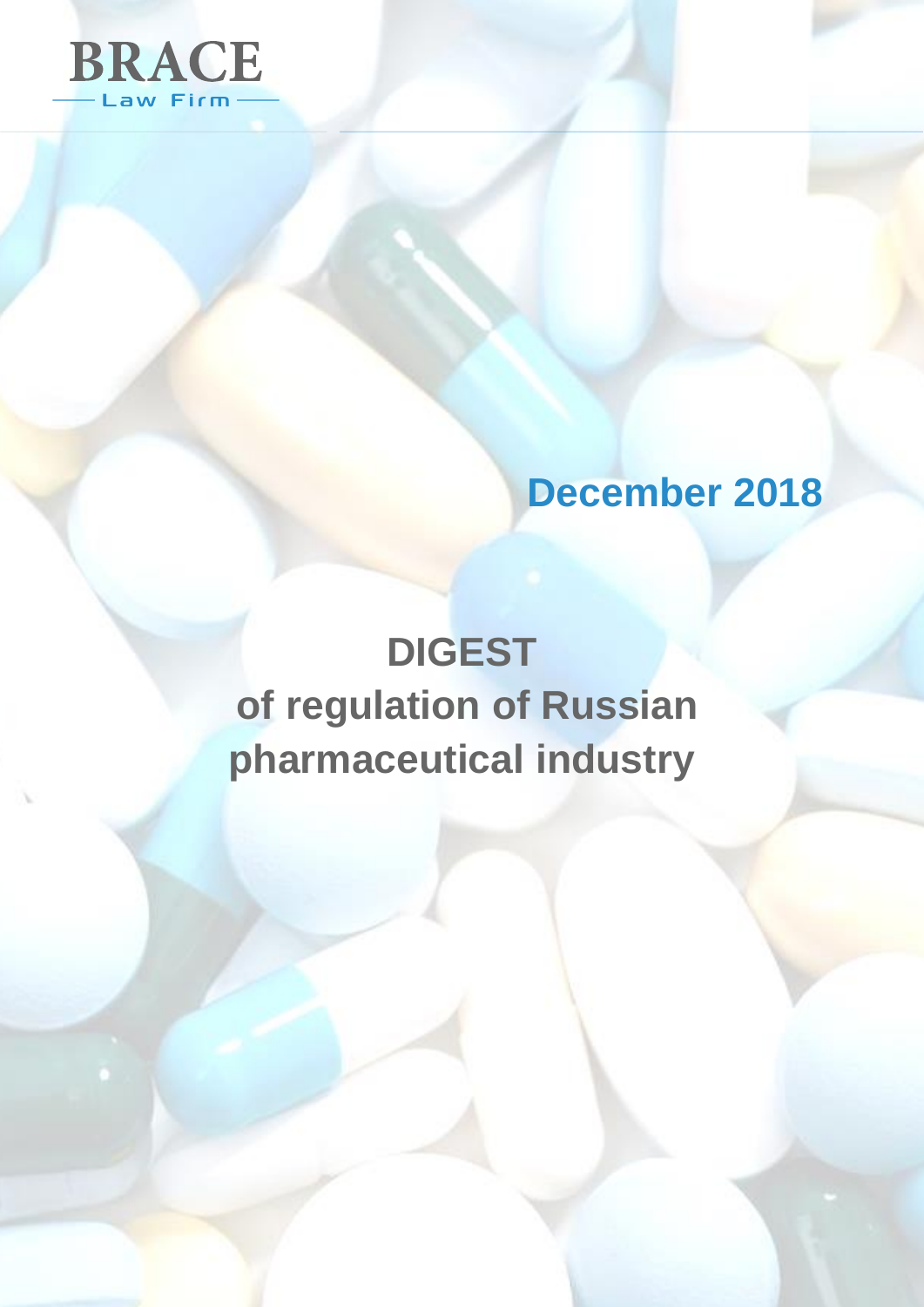

# **Brief news**

We bring to your attention the next digest of legal regulation of regulation of Russian pharmaceutical industry for December 2018, prepared by the Law Firm "BRACE".

Among the main changes is new legal status to clinical recommendations, which are planned to be completely revised in time to December 31, 2021.

Substantial changes have been made to legislation regulating the introduction of medicines for medical use into civilian circulation, most of which will come into force on November 2019.

The Federal Service for Supervision in the Field of Health has additional powers to conduct test purchases in order to verify compliance with the subjects of circulation of medicines engaged in the retail trade of medicines.

The list of vital and essential medicines for 2019 was approved, which was expanded in comparison with the list of 2018.

The Government of the Russian Federation has approved a new program of guarantees for the free provision of medical care to citizens for 2019 and for the planned period 2020 and 2021.

The Rules for placing publicly available information contained in the system for monitoring the movement of medicines for medical use in the Internet information and telecommunications network have been approved.

Decisions of the Government of the Russian Federation have been adopted, which approve the Regulations on the system for monitoring the movement of medicines for medical use and establish the specifics of the implementation of the system for monitoring the movement of medicines.

In connection with the ratification of the Agreement on Common Principles and Rules for the circulation of medicines within the Eurasian Economic Union, the Ministry of Health of the Russian Federation proposes a draft amendment to the Law "On circulation of medicines" in order to improve the regulatory legal regulation in the field of circulation of medicines for medical use. Also, this department, in order to bring into compliance with the standards of the Government of the Russian Federation dated August 28, 2014 N 871 "On approval of the Rules for the formation of lists of medicines for medical use and the minimum range of medicines needed for medical care", is proposed to amendments to the Statute on the Commission of the Ministry of Health of the Russian Federation on the formation of lists of medicines.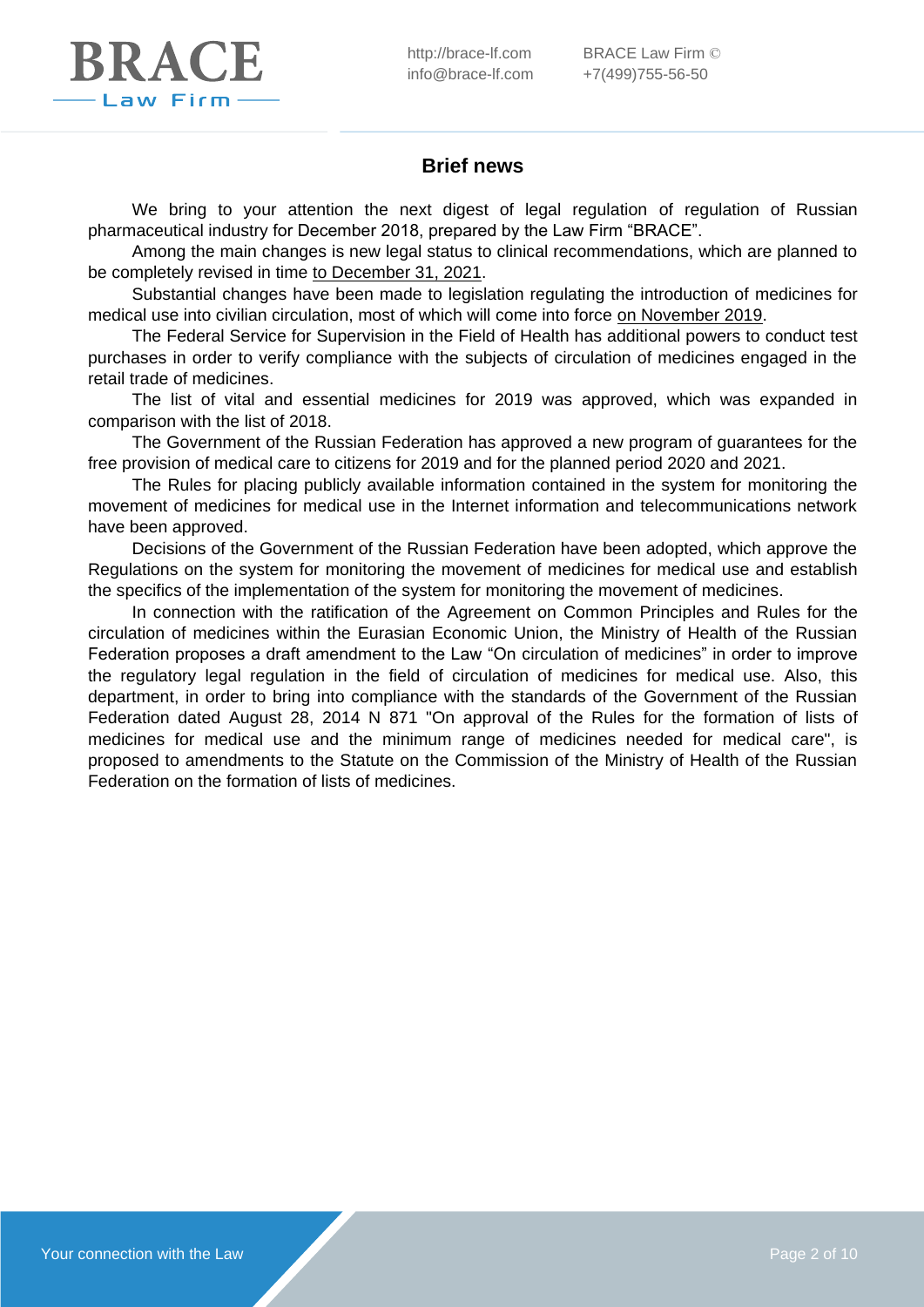

#### **1. Laws, by-laws, legal news**

**1.1. The beginning of a new approach in the application of clinical guidelines, which should be the basis for providing medical care.**

*Federal Law of December 25, 2018 N 489-FZ "On Amendments to Article 40 of the Federal Law" On Compulsory Health Insurance in the Russian Federation" and Federal Law "On the Basics of the Protection of Citizens" Health in the Russian Federation "Concerning Clinical Recommendations"*

The Federal Law of 21 November 2011 N 323-FZ "On the basis of health protection of citizens in the Russian Federation" was amended to establish the definition of the term "*clinical guidelines*", which are documents containing structured information based on scientific evidence on prevention, diagnosis, treatment and rehabilitation, including patient management protocols (treatment protocols), medical intervention options and a description of the sequence of actions of a medical professional taking into account the course of abortion, the presence of complications and comorbidities, other factors affecting the results of medical care.

If it was previously established that medical care is organized and provided in accordance with the procedures for providing medical care, mandatory for all medical organizations on the territory of the Russian Federation, as well as on the basis of standards of medical care (except for medical care provided as part of clinical testing), then Now it is specified that medical care is organized and provided:

• in accordance with the regulation on the organization of the provision of medical care by type of medical care, which is approved by the authorized federal executive body;

• in accordance with the procedures for the provision of medical care, approved by the authorized federal executive body and binding on the territory of the Russian Federation by all medical organizations;

• based on clinical guidelines;

• taking into account the standards of medical care approved by an authorized federal executive body.

 Clinical recommendations approved by the Scientific and Practical Council are approved by medical professional non-profit organizations and are subject to revision at least once every three years.

The development and approval of new clinical guidelines should be made no later than December 31, 2021.

Clinical recommendations, approved prior to making the appropriate changes, are applied before their revision, but no later than December 31, 2021.

#### **1.2. Amendments have been made to the legislation on the circulation of medicines in terms of conducting test purchases.**

#### *Federal Law dated December 27, 2018 N 511-FZ "On Amendments to Certain Legislative Acts of the Russian Federation"*

These changes include the Federal Service for the Supervision of Health in the area of authority to conduct test purchases in order to verify the compliance of medicines circulation entities that carry out retail sales of medicines for medical use, the rules for turnover medicines for medical use, and (or) prohibiting the sale of counterfeit medicines, substandard medicines and counterfeit medicines. The Ministry of Health approved amendments to the Procedure for rendering medical aid to adults in the "anesthesiology and resuscitation" profile.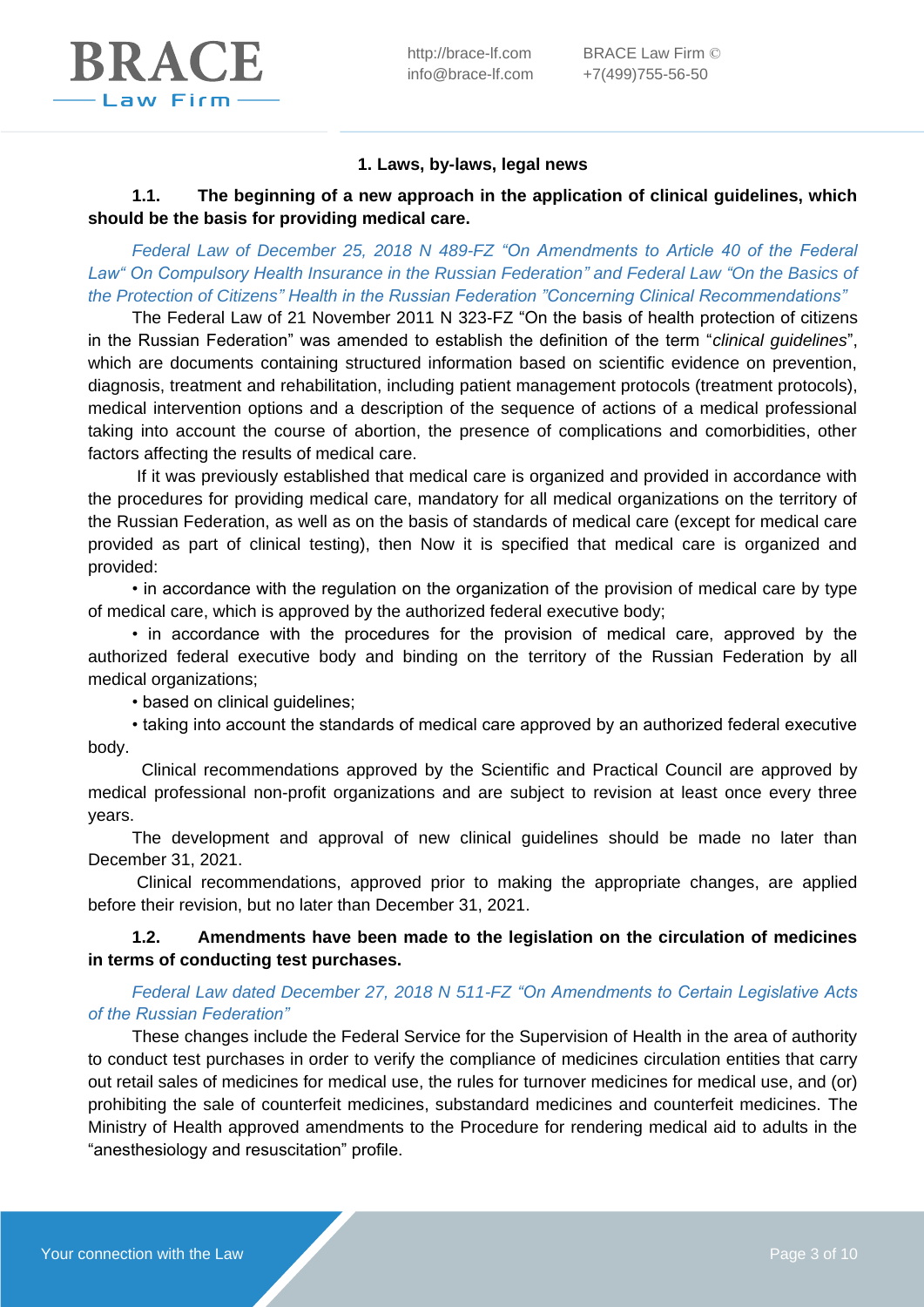# **1.3. Substantial changes have been made to legislation regulating the introduction of medicines for medical use into civilian circulation, most of which will come into force on November 2019.**

# *Federal Law of 28 November 2018 N 449-FZ "On Amendments to Certain Legislative Acts of the Russian Federation on the entry into civil circulation of medicines for medical use"*

On December 3, 2018, a federal law was introduced in the Legislative Assembly of the Russian Federation, introducing significant changes in the procedure for entering into civil circulation of medicines.

From the date of adoption of this law, a mandatory requirement is established for medicine manufacturers or organizations importing medicines to the Russian Federation upon notification of the Federal Service for Supervision of Health and the Ministry of Industry and Trade of the Russian Federation about the planned termination or suspension of the production of medicines or their import into Russian Federation no less than one year. The exceptions are immunobiological medicines intended for conducting clinical trials, examinations for the subsequent state registration of medicines, unregistered medicines intended for rendering medical aid for the life of a particular patient.

Other changes made by the said regulatory act come into force on November 29, 2019. These changes include:

• the introduction into public circulation of medicines for medical use imported into the Russian Federation is carried out in the manner prescribed by the legislation of the Russian Federation on the circulation of medicines;

• to enter into civilian circulation of a medicine produced in the Russian Federation, with the exception of immunobiological medicines, it is necessary to provide the manufacturer to the Federal Service for the Supervision of Healthcare of a document confirming the quality of the medicine, and confirmation of the conformity of the medicine to the requirements of an authorized person of the medicine at its state registration;

• organizations that import a medicines into the Russian Federation must, before entering it into civilian circulation, submit to the Federal Service for Supervision of Health Care a certificate of the manufacturer of the medicine certifying the compliance of the imported drugs with the requirements of the pharmacopoeial article, and in the absence of the pharmacopoeial article regulatory documentation, and confirmation of the representative of the organization that imports the medicine authorized foreign manufacturer medicaments imported medicine compliance requirements set by its state of registration;

• manufacturers of medicines or organizations importing medicines to the Russian Federation are obliged to submit to the Federal Service for Supervision of Health Care every year, no later than February 1, the test report received during the year in civil circulation of the medicine must be submitted to the Federal Service for the Supervision of Health.

# **1.4. The Government of the Russian Federation approved the list of essential and most important medicines for 2019.**

*Order of the Government of the Russia of 10 December 2018 N 2738-p "On approval of the list of essential and essential medicines for 2019, as well as lists of medicines for medical use and the minimum range of medicines needed for medical care"*

In comparison with the lists approved for 2018, the list of vital and essential medicines was supplemented by the Government of the Russia with new medicine names, and the list of Vital and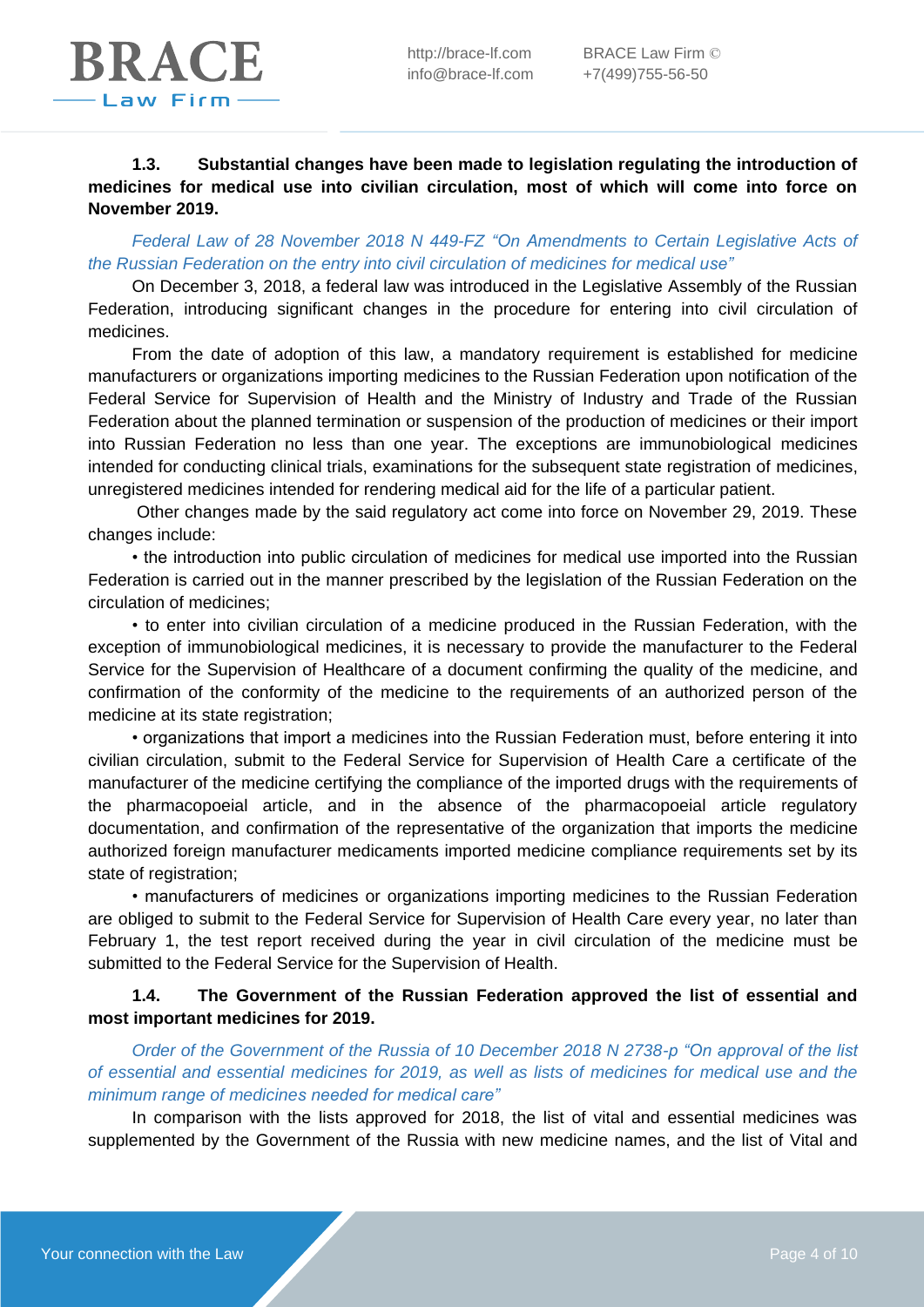

Essential medicines was supplemented with such dosage forms as deferasirox (film-coated tablets) and omalizumab.

**1.5. The Government of the Russia has approved a new program of guarantees for the free provision of medical care to citizens. The Ministry of Health of Russia is obliged to submit to the Government of the Russia a report on the implementation in 2018 of the Program of state guarantees of free medical care to citizens for 2018 and for the planned period of 2019 and 2020.**

*Decree of the Government of the Russia of 10 December 2018 N 1506 "On the Program of state guarantees of free medical care to citizens for 2019 and for the planned period of 2020 and 2021"*

The program establishes that, at the expense of budget allocations, the budgets of the constituent entities of the Russian Federation are implemented:

• provision of medicines in accordance with the list of population groups and categories of diseases, during outpatient treatment of which medicines and medical products are released according to the prescriptions of physicians in accordance with the legislation of the Russia;

• provision of medicines in accordance with the list of groups of the population, during outpatient treatment of which medicines are dispensed according to the prescriptions of doctors with a 50% discount.

**1.6. Approved Regulations on the system of monitoring the movement of medicines for medical use.**

*Government Decree of 14 December 2018 N 1556 "On approval of the Regulations on the system of monitoring the movement of medicines for medical use"*

The provision on the system of monitoring the movement of medicines for medical use determines:

• the procedure for applying the means of identifying a medicine for medical use, the requirements for its structure and information format;

• the order of creation, development, commissioning, operation and decommissioning of the system for monitoring the movement of medicines (hereinafter - the system);

• the procedure for interaction of the system with other state information systems and information systems;

• the procedure for entering into the system by legal entities and individual entrepreneurs information about medicines and its composition;

• the procedure for providing information contained in the system.

The means of identification when applied to the secondary (consumer) packaging of the medicine (in case of its absence - to the primary packaging of the medicine) must comply with the following characteristics:

• a two-dimensional bar code is applied with dotted symbols in accordance with the requirements of the national standard of the Russian Federation (GOST R ISO / IEC 16022-2008 "Automatic identification. Bar coding. Data Matrix symbology specification");

• a two-dimensional bar code is applied with a quality class level of C or higher in accordance with the requirements of the national standard of the Russia (GOST R ISO / IEC 15415-2012 Information Technologies. Automatic identification and data collection technologies. Specification of bar code character tests for assessing print quality. Two-dimensional characters ");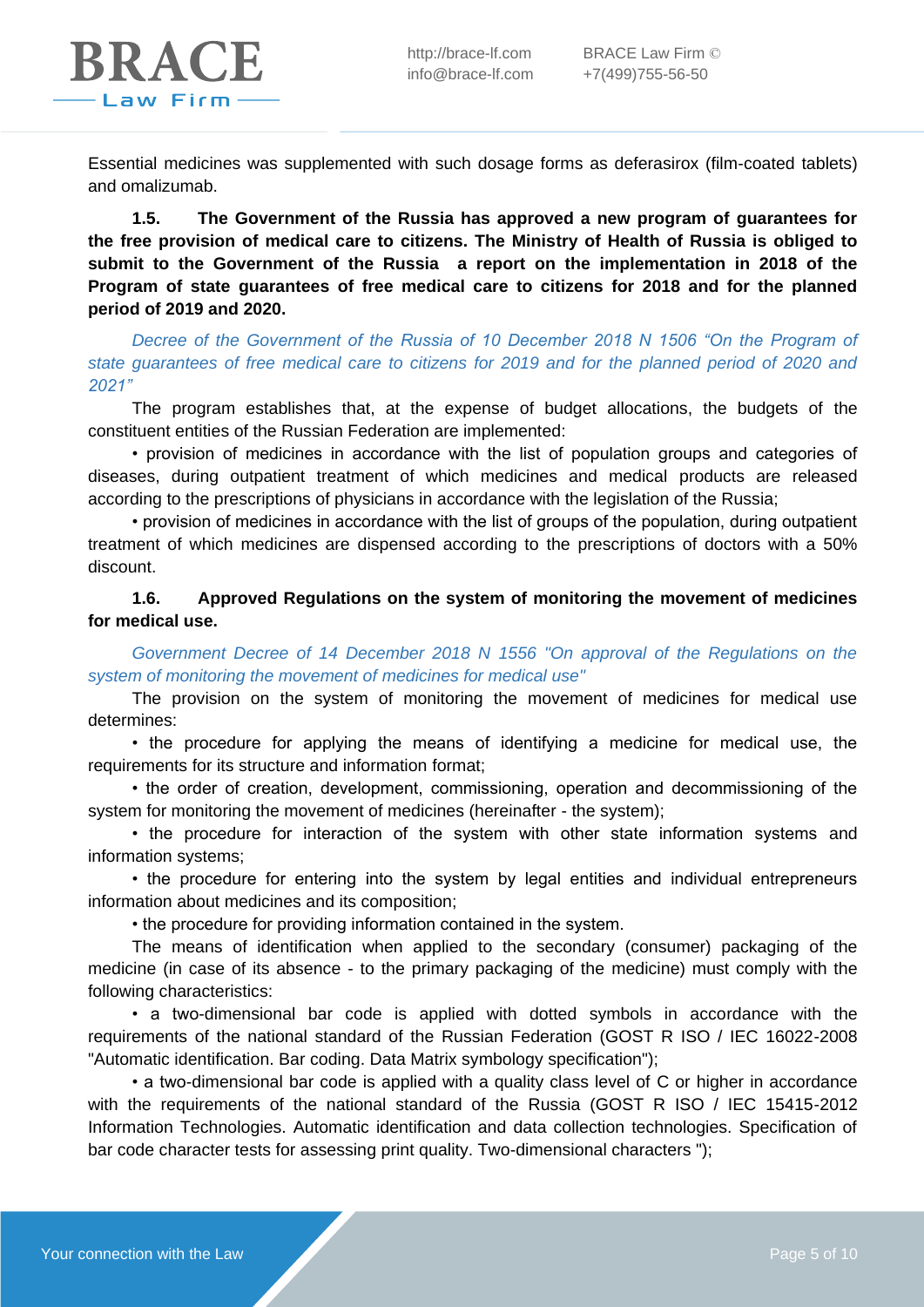• a two-dimensional bar code is printed using the ECC-200 error correction method in accordance with the requirements of the national standard of the Russian Federation (GOST R ISO / IEC 16022-2008 "Automatic Identification. Bar Coding. Data Matrix Symbols Specification");

• when applying a medicine identification tool, ASCII coding is used based on the national standard of the Russian Federation (GOST R ISO / IEC 16022-2008 "Automatic identification. Bar coding. Data Matrix symbol specification").

# **1.7. The features of the introduction of a system for monitoring the movement of medicines for medical use have been established.**

# *Government Decree of 14 December 2018 N 1557 "On the peculiarities of the introduction of a system for monitoring the movement of medicines for medical use"*

For business entities that belong to the subjects of treatment of medicines intended for the treatment of persons with hemophilia, cystic fibrosis, pituitary nanism, Gaucher disease, lymphoid tumors, hematopoietic and related tissues, multiple sclerosis, organ and / or tissue transplantation , according to the list of medicines, formed and approved by the Government of the Russian Federation, such duties as:

• registration in the system of monitoring the movement of medicines from July 01, 2019 to July 08, 2019, or within 7 calendar days from the date the need arises to carry out activities related to the circulation of medicines, but not earlier than July 01, 2019, if there is a right to carry out such activities;

• sending an application to the operator for monitoring the movement of medicines (hereinafter referred to as the system) for testing information interaction processes - within 21 calendar days from the date of registration in this system and passing the testing of information interaction processes of its own information resource with the system for 2 calendar months from day of readiness of own information resource for interaction;

• from October 01, 2019, add information about medicines and all transactions performed with them to the system.

# **1.8. The Rules for placing publicly available information contained in the system for monitoring the movement of medicines have been approved.**

*Decree of the Government of the Russia dated December 14, 2018 N1558 "On approval of the Rules for placing publicly available information contained in the system of monitoring the movement of medicines for medical use in the information and telecommunication network" Internet "(including in the form of open data)"*

It is determined that the composition of publicly available information contained in the system of monitoring the movement of medicines for medical use (hereinafter - the system) in the information and telecommunication network "Internet". The system operator ensures the placement of publicly available information on the monitoring system site, as well as the use of classification and systematic search, which are designed to analyze publicly available information, including using the navigation function.

#### **2. Drafts of legal acts**

**2.1. In connection with the ratification of the Agreement on Common Principles and Rules for the circulation of medicines within the Eurasian Economic Union, the Ministry of Health of the Russian Federation proposed to amend the law "On circulation of medicines" in order to improve the regulatory legal regulation in the field of circulation of medicines.**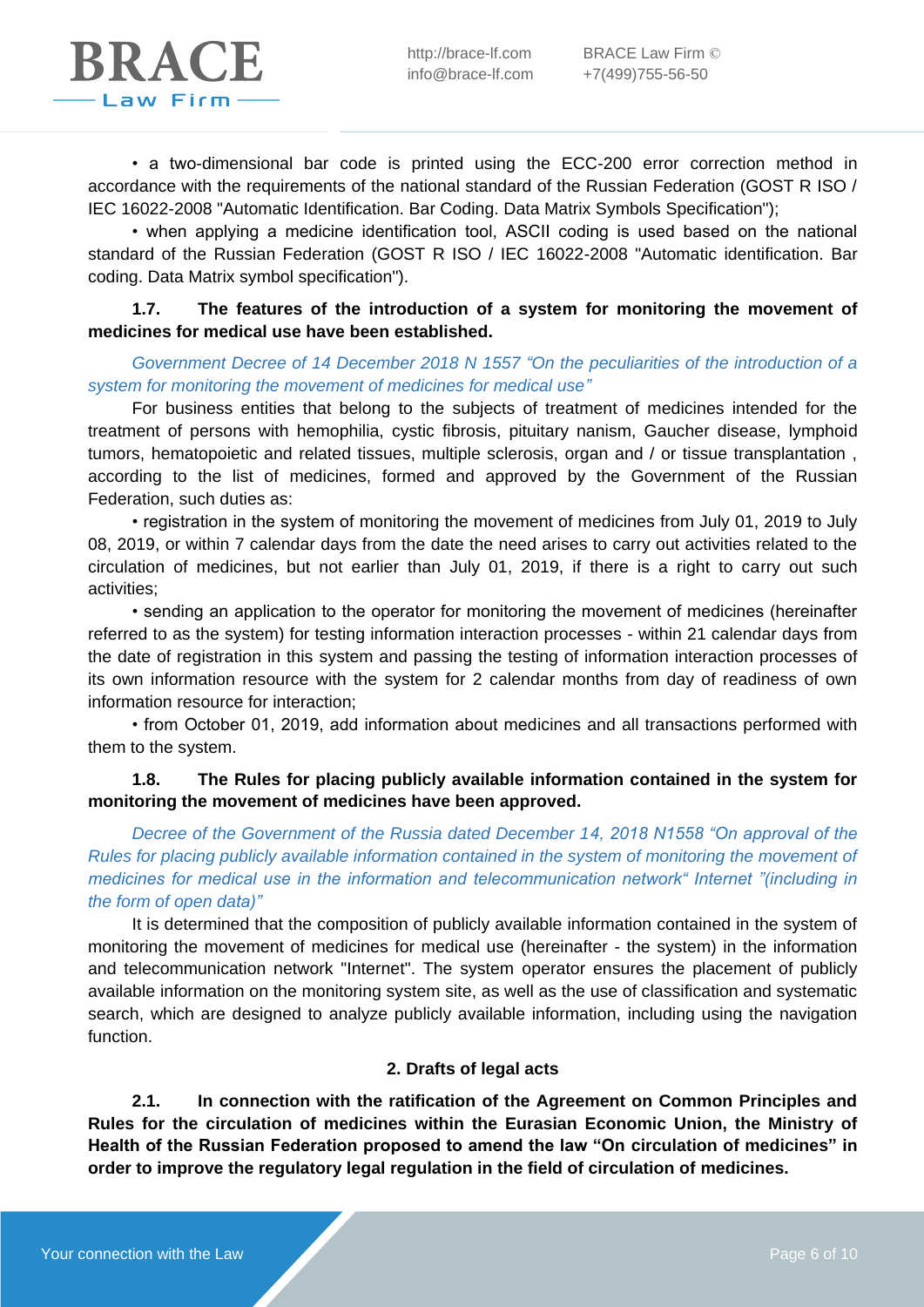*Draft federal law "On Amendments to Articles 30 and 65 of the Federal Law "On Circulation of Medicines"*

December 29, 2018 submitted to the public debate a bill that provides for amendments to Art. 30 of the Federal Law "On сirculation of medicines" in terms of establishing a thirty-day period for filing an application for amending the instructions for use by the holder or owner of a registration certificate of a drugs or another legal entity authorized by it from the date of publication of the newly confirmed data on the official website of Federal Service for Health Supervision about side effects, undesirable reactions when using the medicine. In the event that the holder or owner of the registration certificate of the medicine or an authorized by another legal entity fails to submit an application for amending the instructions for use of the medicine concerning new confirmed data on side effects, undesirable reactions when using the medicine, the authorized body shall consider the question of the possibility of suspending the circulation of the medicine. Ministry of Health proposes to change the list of medical works and services subject to licensing.

#### **2.2. It is proposed to make changes in the procedure for the formation of a registration dossier for a medicine product for medical use.**

*Draft Order of the Ministry of Health of the Russian Federation in the order of formation of the registration dossier for a medicine for medical use and the requirements for documents in its composition, approved by order of the Ministry of Health of Russia of July 12, 2017 N 409n*

In the application for state registration of a medicines for medical use, in addition to specifying the name and addresses of the applicant and the manufacturer of the medicines, such data as the taxpayer identification number, the country of registration, the name of the registering authority, the registration number, the taxpayer code in the country of registration (incorporation) or its analogue and the address of the place of production of the medicine (If there are several participants in the production process, it is necessary to indicate each participant in accordance with stage of production).

**2.3. The Ministry of Health of the Russia made amendments to the Regulation on the Commission of the Ministry of Health of the Russia on the formation of medicine lists to bring it in line with the regulations of the Government of the Russia dated August 28, 2014 N 871 "On approval of the Rules for the formation of medicine lists for medical use and the minimum range of medicines needed to provide medical care".**

*Draft order of the Ministry of Health of the Russia "On Amendments to the Regulation on the Commission of the Ministry of Health of the Russia on the formation of lists of medicines for medical use and the minimum range of medicines needed for medical care, approved by order of the Ministry of Health of the Russia dated September 9, 2014 N 498n"*

A supplement is proposed that information about decisions taken at a meeting of a commission is posted on the official website on the Internet within 5 working days after the meeting of the commission.

The project establishes that the meetings of the commission are held until the 10-th of the second month of the quarter following the quarter in which the proposal is submitted. At the same time at one meeting of the commission is considered no more than 15 drugs. The meeting of the Commission is considered valid if it is attended by at least half of the members of the Commission, whereas a quorum of two thirds of the commission's membership was previously established.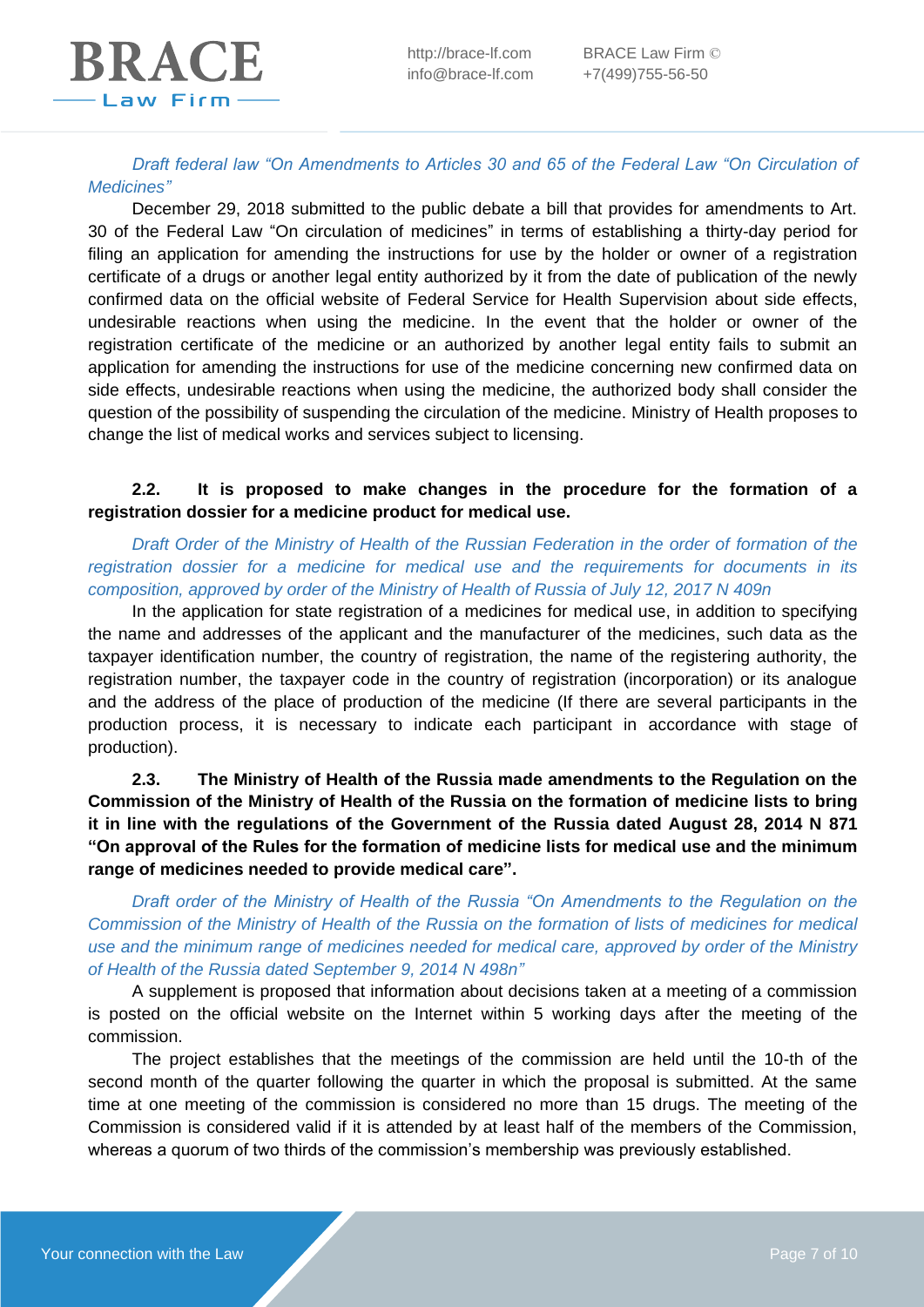Decisions on proposals are made with the support of at least half of the votes of the Commission members present at the meeting in accordance with the lists of members of the commission containing the results of a comprehensive assessment, taking into account the scientifically based recommendation of the chief expert. Previously, it was necessary to take two thirds of the votes present at the meeting.

When voting, each member of the Commission has the right to one vote.

In exceptional cases, a member of the Commission is allowed to transmit his vote by proxy to his representative due to the absence at a meeting for a good reason".

**2.4. Submitted for public discussion draft of the application form for the delivery of medicines intended for people with hemophilia, cystic fibrosis, pituitary dwarfism, Gaucher disease, malignant neoplasms of lymphoid, haematopoietic and related tissue, multiple sclerosis, hemolytic-uremic syndrome, juvenile arthritis with systemic onset, mucopolysaccharidosis of I, II and VI types, persons after transplantation of organs and (or) tissues.**

*Draft order of the Ministry of Health of the Russian Federation "On approval of the application form for the supply of medicines intended to provide persons with hemophilia, cystic fibrosis, hypophysial nanism, Gaucher disease, lymphoid, hematopoietic and related tissues, multiple sclerosis, hemolytic-uremic syndrome, youth arthritis, and patients with arthritis, mucopolysaccharidosis type I, II and VI, persons after organ and (or) tissue transplantation"*

Preparation of the draft application form was carried out in order to implement the norms of the Government of the Russian Federation dated November 26, 2018 N 1416 "On the order of organizing the supply of medicines to people with hemophilia, cystic fibrosis, pituitary nanism, Gaucher disease, malignant neoplasms of lymphoid, hematopoietic and related tissue, scattered sclerosis, hemolyticuremic syndrome, juvenile arthritis with systemic onset, mucopolysaccharidosis type I, II and VI, after organ transplantation and / or tis sues, and also about recognizing as invalid some acts of the Government of the Russian Federation". The specified draft application form contains the need to indicate a specific disease and for the period of delivery.

**2.5. The regulatory impact on the proposal of the Ministry of Health of the Russia is being amended in the Federal Law "On circulation of medicines" in order to solve the problem of excluding the provisions of the legislation of the Russian Federation regulated by the Council of the Eurasian Economic Commission.**

*Notification of consideration of the issue of starting the development of amendments to the Federal Law "On circulation of medicines"*

According to the notification posted on the federal portal of draft regulatory legal acts, the question of the need to start developing amendments to the Federal Law "On the circulation of medicines" was submitted for consideration. This initiative is due to the fact that research on a replicated medicine or making changes and additions to the registration dossier of a medicine, including in terms of substantiation of the composition and research of auxiliary substances of the medicine, is carried out as part of the procedure for the examination of the medicine. In addition, the provisions of Council Decisions N 78 and N 85 of the Eurasian Economic Commission contain the necessary procedures for the applicant to conduct relevant studies to prove the absence of the influence of various excipients or assistive devices on the safety and (or) effectiveness of the medicine for medical use, in case it is not may provide such evidence and (or) does not have access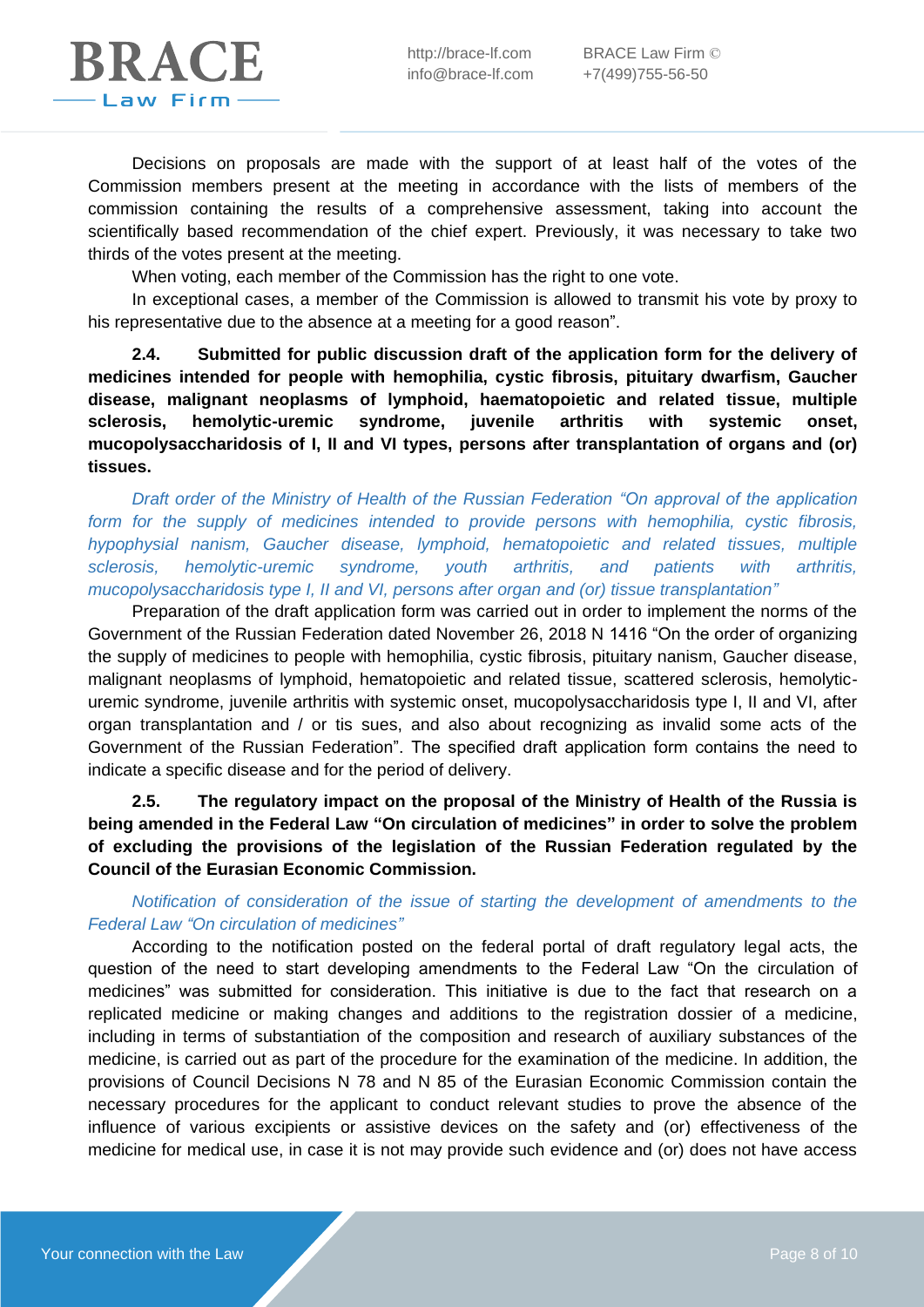

to relevant data. Therefore, it is proposed to exclude some provisions that duplicate and contradict these documents.

# **2.6. Ready to be approved the draft standard terms of contracts for the supply of medicines for veterinary use.**

#### *Draft order of the Ministry of Agriculture of the Russian Federation "On approval of standard terms of contracts for the supply of medicines for veterinary use"*

The final version of the text of the draft standard terms and conditions of contracts for the supply of medicines for veterinary use has been formed. The project proposes to approve the standard terms of contracts for the supply of medicines for veterinary use in accordance with Annex 1 to the draft order, taking into account the indicators determined by the information map of standard conditions for contracts for the supply of medicines for veterinary use contained in Annex 2 to this draft order. As part of the finalization of the draft text, technical amendments were made.

#### **2.7. It is proposed to approve the procedure for providing medical care to children with parasitic diseases.**

# *Draft order of the Ministry of Health "On approval of the provision of medical care for children with parasitic diseases"*

The project established that, if there are medical indications, the treatment of children with parasitic diseases is carried out with the involvement of specialist doctors in specialties stipulated by the nomenclature of specialties of specialists with higher and postgraduate medical and pharmaceutical education in the field of healthcare.

#### **3. Judicial and other law enforcement practice**

**3.1. The Supreme Court of the Russia recognized as legitimate the position of the state customer regarding the recognition of the participant of the electronic auction for the supply of medicines evaded from the conclusion of the contract and did not accept the arguments of the supervisory authority on the legality of the participant's presentation.**

#### *Determination of the Supreme Court of the Russian Federation of December 20, 2018 N 303- KG18-20816 in case N A73-686 / 2018*

According to the supervisory authority, the procurement legislation does not provide for a closed list of documents confirming the rationale for the proposed contract price, as well as the form of such documents.

However, the court found that according to part 9 of art. 37 of the Law on the contract system, if the subject of the contract for which a tender or auction is being held is the supply of goods necessary for a normal livelihood, including medicines, the procurement participant who has offered a contract price that is twenty-five or more percent lower (maximum) contract price, must provide the customer with a justification of the proposed contract price, which may include a letter of guarantee from the manufacturer stating the price and quantity of the supplied goods, documents confirming the availability of goods from the procurement participant, other documents and calculations confirming the possibility of the procurement participant to deliver goods at the proposed price. In this regard, the Supreme Court supported the conclusions of the courts of lower instances that the submission of an electronic auction by the participant of an exclusively letter of guarantee emanating from the procurement participant itself is not in compliance with the requirements of paragraph 9 of art. 37 of the Law on the contract system.